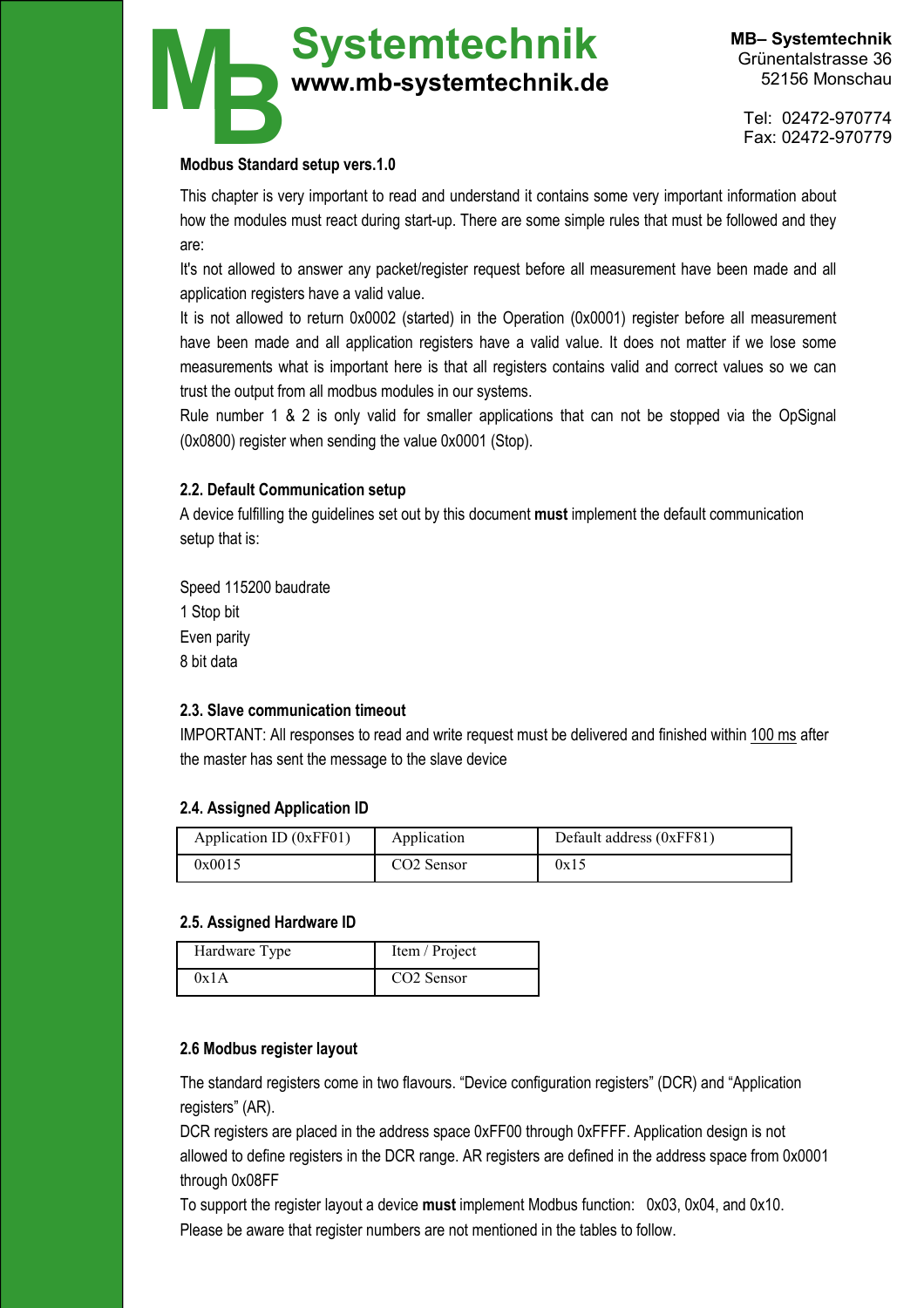

Tel: 02472-970774 Fax: 02472-970779

# **2.6.1 DCR registers**

DCR register addresses from 0xFF00 to 0xFF7F are of Modbus type Input register, from 0xFF80 to 0xFFFF are of Modbus type Holding register.

| DCR registers: M : Minimum Implementation, O : Optional |                     |                                                                                                                                                                                                                                                                                                     |             |                      |          |                                                                                                                                                                                                                            |
|---------------------------------------------------------|---------------------|-----------------------------------------------------------------------------------------------------------------------------------------------------------------------------------------------------------------------------------------------------------------------------------------------------|-------------|----------------------|----------|----------------------------------------------------------------------------------------------------------------------------------------------------------------------------------------------------------------------------|
| Name                                                    | Register<br>Address | Allowed values                                                                                                                                                                                                                                                                                      | Reg<br>Type | Default              | M<br>ó   | Description                                                                                                                                                                                                                |
| AppType                                                 | 0xFF00              | $0x0000 =$ Bootstrapper<br>$0x0001 =$ Bootloader<br>$0x0002$ = Application                                                                                                                                                                                                                          | Input       | 0x0002               | M        | $\blacksquare$                                                                                                                                                                                                             |
| AppID                                                   | 0xFF01              | $0x0000 - 0x$ FFFF                                                                                                                                                                                                                                                                                  | Input       | 0x0000               | M        | $\blacksquare$                                                                                                                                                                                                             |
| <b>SWRelease</b>                                        | 0xFF02              | $0x0000 - 0x$ FFFF                                                                                                                                                                                                                                                                                  | Input       | $\blacksquare$       | М        | SW release number                                                                                                                                                                                                          |
| <b>SWVersio</b><br>n                                    | 0xFF03              | $0x0000 - 0x$ FFFF                                                                                                                                                                                                                                                                                  | Input       | $\blacksquare$       | М        | SW version number                                                                                                                                                                                                          |
| SWLevel                                                 | 0xFF04              | $0x0000 - 0x$ FFFF                                                                                                                                                                                                                                                                                  | Input       | $\sim$               | М        | SW level number                                                                                                                                                                                                            |
| SWPatch                                                 | 0xFF05              | 0x0000 - 0xFFFF                                                                                                                                                                                                                                                                                     | Input       | $\blacksquare$       | M        | SW patch number                                                                                                                                                                                                            |
| <b>HWType</b>                                           | 0xFF06              | $0x0000 - 0x$ FFFF                                                                                                                                                                                                                                                                                  | Input       | $\blacksquare$       | М        |                                                                                                                                                                                                                            |
| CmdReply                                                | 0xFF07              | $0x00$ : Nothing<br>$0x02$ : Cfg. Programming<br>Done<br>$0x82$ : Cfg. Programming<br>Error<br>$0x03$ : Going to Application<br>mode<br>$0x83$ : Cannot go to<br>application mode<br>$0x04$ : Going to Bootloader<br>mode<br>$0x84$ : Cannot go to<br>bootloader mode<br>$0x8F$ : Cmd not supported | Input       | 0x0000               | O        | Succes or failure<br>issuing command to<br>'Cmd' register.                                                                                                                                                                 |
| <b>Status</b>                                           | 0xFF08              | 0: Cfg Not dirty<br>$1: Cfg$ Dirty                                                                                                                                                                                                                                                                  | Input       | 0x0000               | O        | If any register from<br>0xFF80 upwards has<br>changed this field<br>reflects the dirty status.                                                                                                                             |
| Cmd                                                     | 0xFF80              | $0:$ Ready<br>1 : Clear (CmdReply = 0)<br>2 : Program Configuration<br>3 : Set Application mode and<br>reboot (wait 3 sec)<br>4 : Set Bootloader mode<br>and reboot (wait 3 sec).<br>5 : Reset communications to<br>factory settings.                                                               | Holding     | 0x0000               | O        | Cmd returns to $\overline{0}$ when<br>a command is executed.                                                                                                                                                               |
| Address                                                 | 0xFF81              | 1 - 247                                                                                                                                                                                                                                                                                             | Holding     |                      | $\sigma$ | This section<br>implements                                                                                                                                                                                                 |
| Baudrate                                                | 0xFF82              | 0x0001:9600<br>0x0002:19200<br>0x0003 : 115200<br>0x0081:300<br>$0x0082 : 1200$<br>$0x0083 : 4800$<br>0x0084:38400                                                                                                                                                                                  | Holding     | $0x0003$ :<br>115200 | $\sigma$ | configuration registers.<br>If changed 'Status'<br>reflects dirty, Assign<br>$0x0001$ to 'Cmd' to<br>initate programming.<br>When programming is<br>done Assign $0x0002$ to<br>'Cmd' to reboot, and<br>saved configuraiton |
| Stopbits                                                | 0xFF83              | 1, 2                                                                                                                                                                                                                                                                                                | Holding     | 1                    | Ο        | will be in effect.                                                                                                                                                                                                         |
| Paritet                                                 | 0xFF84              | $0: \text{None}$<br>1:Even<br>2:Odd                                                                                                                                                                                                                                                                 | Holding     | $1:$ Even            | $\sigma$ |                                                                                                                                                                                                                            |

In case of setting wrong values to the holding registers starting from FF81, an error code matching the address is set to AR register "ErrCode" (0x0002) and "Operation" bit Error (0x0080) is set.